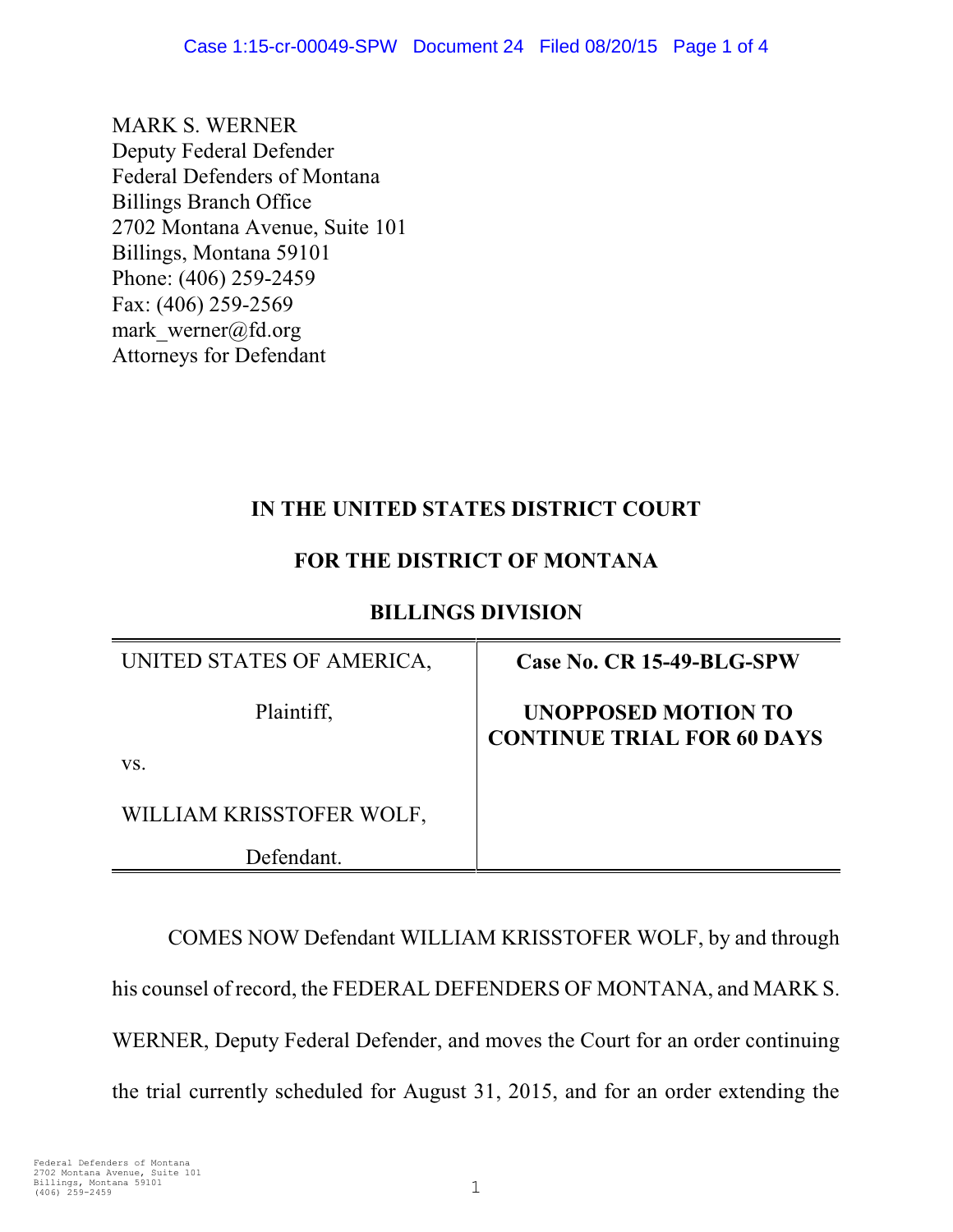pretrial deadlines accordingly.

The grounds for this motion are as follows:

1. Defendant is charged by Indictment, filed April 17, 2015 with Count I, Illegal Possession Of A Machine Gun and Count II, Possession of an Unregistered Firearm on March 25, 2015. This is the second motion for a continuance and it, like the first, is unopposed by the Government.

2. Defendant and counsel have been making their way through the 524 pages of written discovery plus the 17 DVD's relating to recorded conversations and podcasts concerning the Defendant. In addition, there are text messages and phone logs. It is necessary to thoroughly review all of this discovery as the Defendant is in need of knowing what, out of the entire amount, will and should be, introduced at trial. The Assistant United States Attorney, Bryan R. Whitaker and counsel are meeting on Thursday, August 20, 2015 to go through the discovery and establish to the degree possible at this point what discovery will be used in evidence. However, because of the volume of discovery involved this is a preliminary conference. There is still discovery for counsel to review after this in order to better establish his defense at trial.

3. Due to these circumstances, Defendant is requesting a **60 day continuance** of the trial. Such a continuance, in light of the volume of discovery involved in the case is necessary for a proper preparation for trial.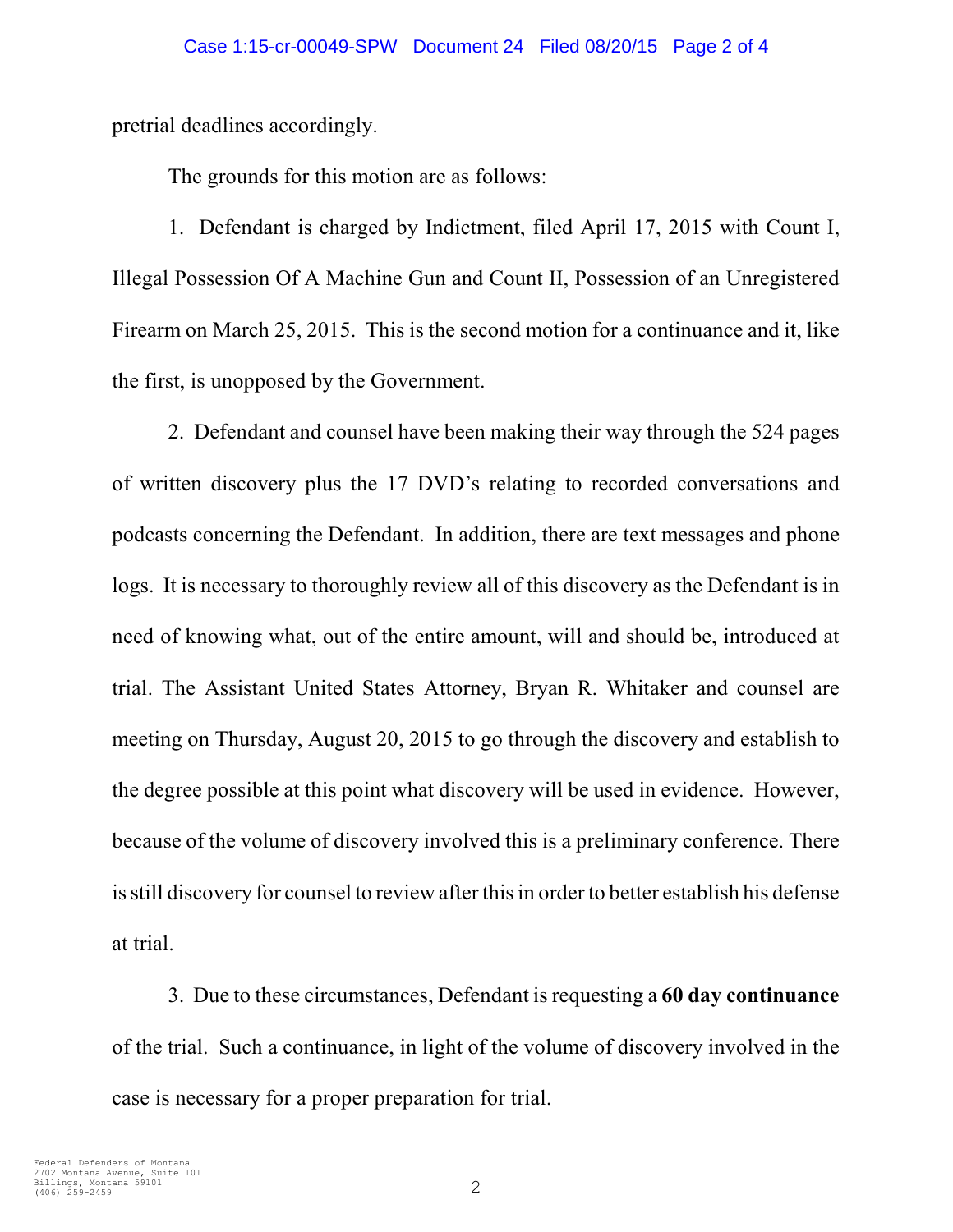#### Case 1:15-cr-00049-SPW Document 24 Filed 08/20/15 Page 3 of 4

4. For these reasons, Defendant requests the Court to continue the trial of this matter. Such a continuance will allow for an adequate opportunity to explore relevant issues and prepare the case for trial. Further it will prejudice the Defendant if this continuance is not granted. Counsel for Defendant asserts that the ends of justice served by granting such continuance outweigh the best interest of the public and the Defendant in a speedy trial. Defendant further asserts that for purposes of the speedy trial act, the number of days which this matter is continued are excludible under 18 U.S.C. §3161(h)(8)(A)(B)(iv).

5. Defendant is currently in custody and understands the need to be properly prepared for trial.

 6. Defense Counsel has contacted Bryan R. Whitaker, Assistant United States Attorney regarding this continuance, and he does not oppose it.

RESPECTFULLY SUBMITTED this 20th day of August, 2015.

/s/ Mark S. Werner MARK S. WERNER Federal Defenders of Montana Counsel for Defendant